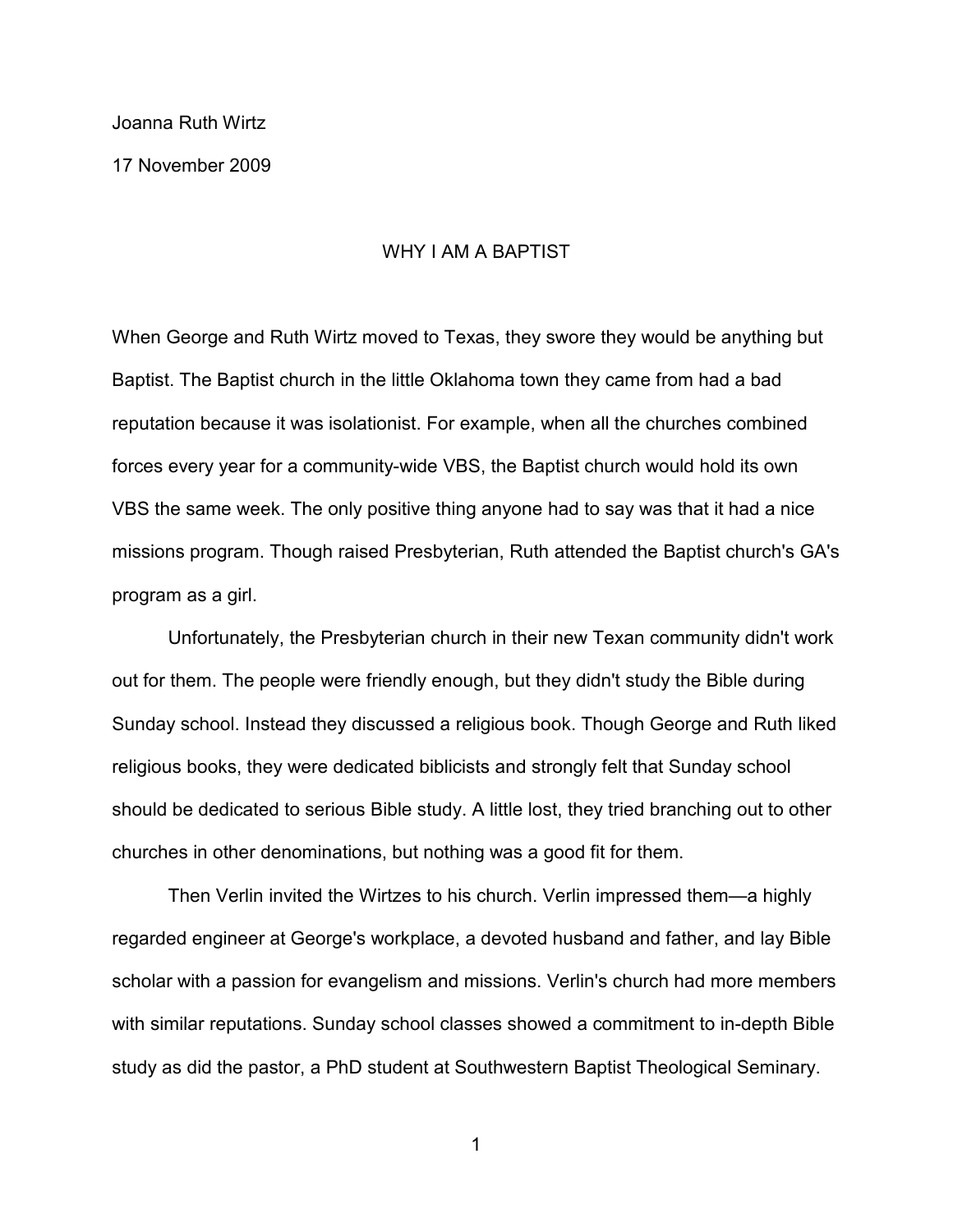After their first visit to the church, that very afternoon church members showed up on George and Ruth's doorstep to share the gospel with them. George and Ruth were won over, and chose to become Baptists.

Thanks to my parents George and Ruth Wirtz, I was born and raised Baptist. But every person needs to grapple with faith on their own (or so Baptists claim) and now as an adult I have the opportunity to choose their way or another way. I may have different criteria than my parents did and I certainly have different experiences. What holds me to this Baptist faith?

Because Baptist faith is strongly experience-oriented, I have to be autobiographical and examine my own faith journey. Though I spent my entire childhood in Baptist Sunday school, most of my religious training was at home. My mother had a conservative Presbyterian/Baptist background and knew Scripture from the inside-out. She read Scripture with my sister and I, gave us Bible story books to study on our own, gave me my own Bible when I was seven (expecting that I would read it), and competently answered my constant Bible and faith questions. Her sisters sang Bible songs to us and challenged us to round after round of Bible Trivia. A charismatic strain runs through the family—Mom and her sisters determined from their study of Scripture that spiritual gifts are real and weren't too surprised when one of them started speaking in tongues and another began having prophetic dreams. (Curiously, despite the Baptist emphasis on personal experience and Scripture, most Baptists have not come to similar conclusions on spiritual gifts as my mother's family.)

Though most of my life I have attended Baptist churches, I graduated from an evangelical university and I worked at an evangelical publication company for three

2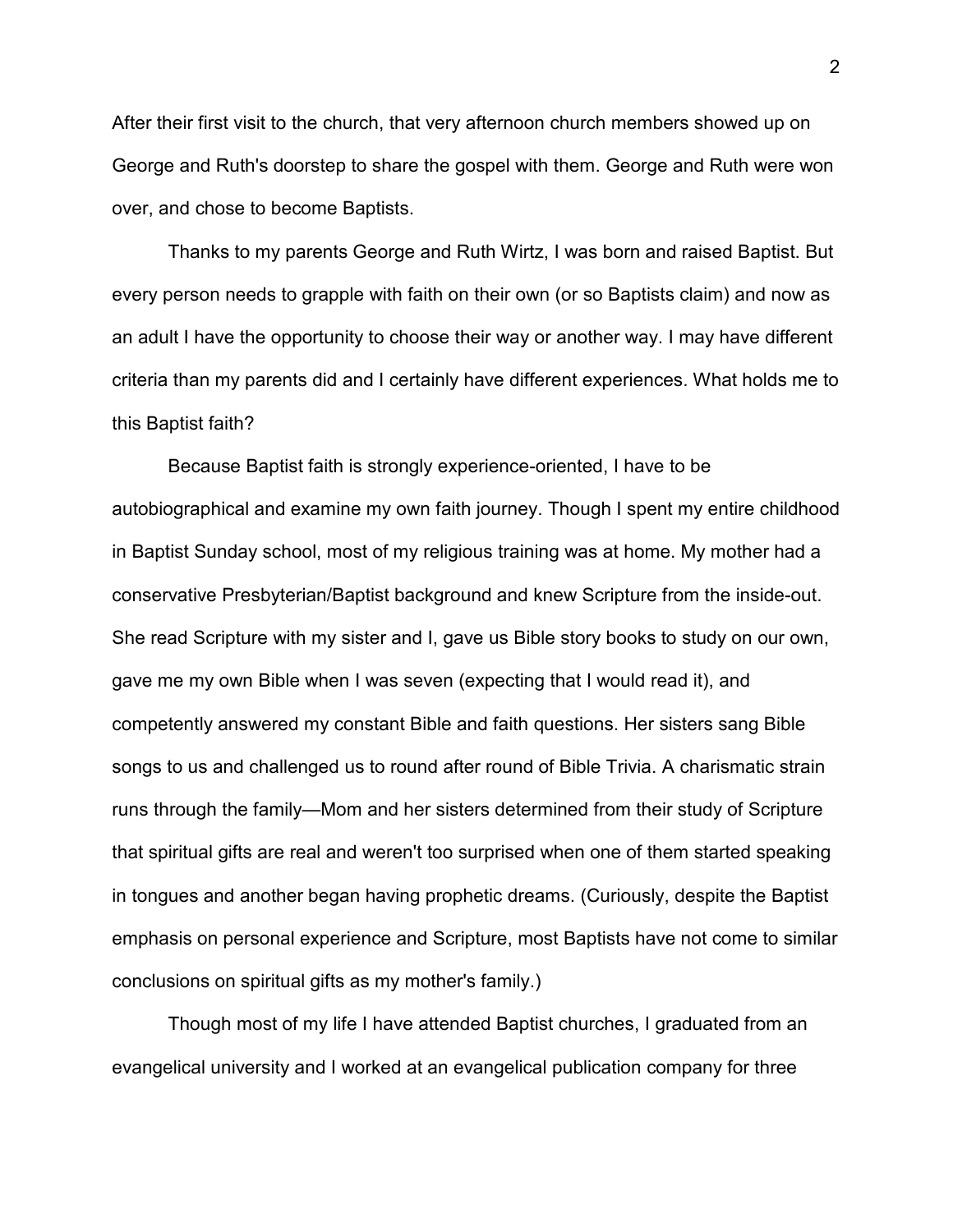years. I felt very comfortable, theologically speaking, in those places. I volunteered with Youth For Christ and the Billy Graham Telephone Ministry. Then I got a job as the youth activity director for a combined Methodist/Catholic youth group. When I moved in with my aunt I started attending her Wesleyan church with her. Looking for a little change, I attended a Messianic Jewish congregation for two years. I deeply appreciate the width and depth of my faith experience due to these influences, but now more than ever I am determined to be Baptist. It feels most at home with who I am and what I believe.

I deeply and passionately love Jesus. He is not just an important authoritative figure, but someone I know, someone I talk to regularly, someone I long to serve. The Christian life for me has not been a list of do's and don'ts, a support group, or a quest for proper theology, but a relationship with the divine—a journey with the divine. The Baptist emphasis on experience in one's own faith journey fits my life well. I also deeply love and respect the Bible, believing God speaks through it. The Baptist emphasis on the Bible fits me well, too.

So what do Baptists believe? Most simply put, Baptists believe in God and freedom, the Bible, the believer, and the church.

## **What does it mean that Baptists believe in the Bible?**

"We believe that the Holy Bible was written by men divinely inspired, and is a perfect treasure of heavenly instruction; that it has God for its author, salvation for its end, and truth without any mixture of error for its matter; that it reveals the principles by which God will judge us; and therefore is, and shall remain to the end of the world, the true center of Christian union, and the supreme standard by which all human conduct, creeds, and opinions should be tried." --Rev. John Newton Brown, The New Hampshire Confession of Faith, 1833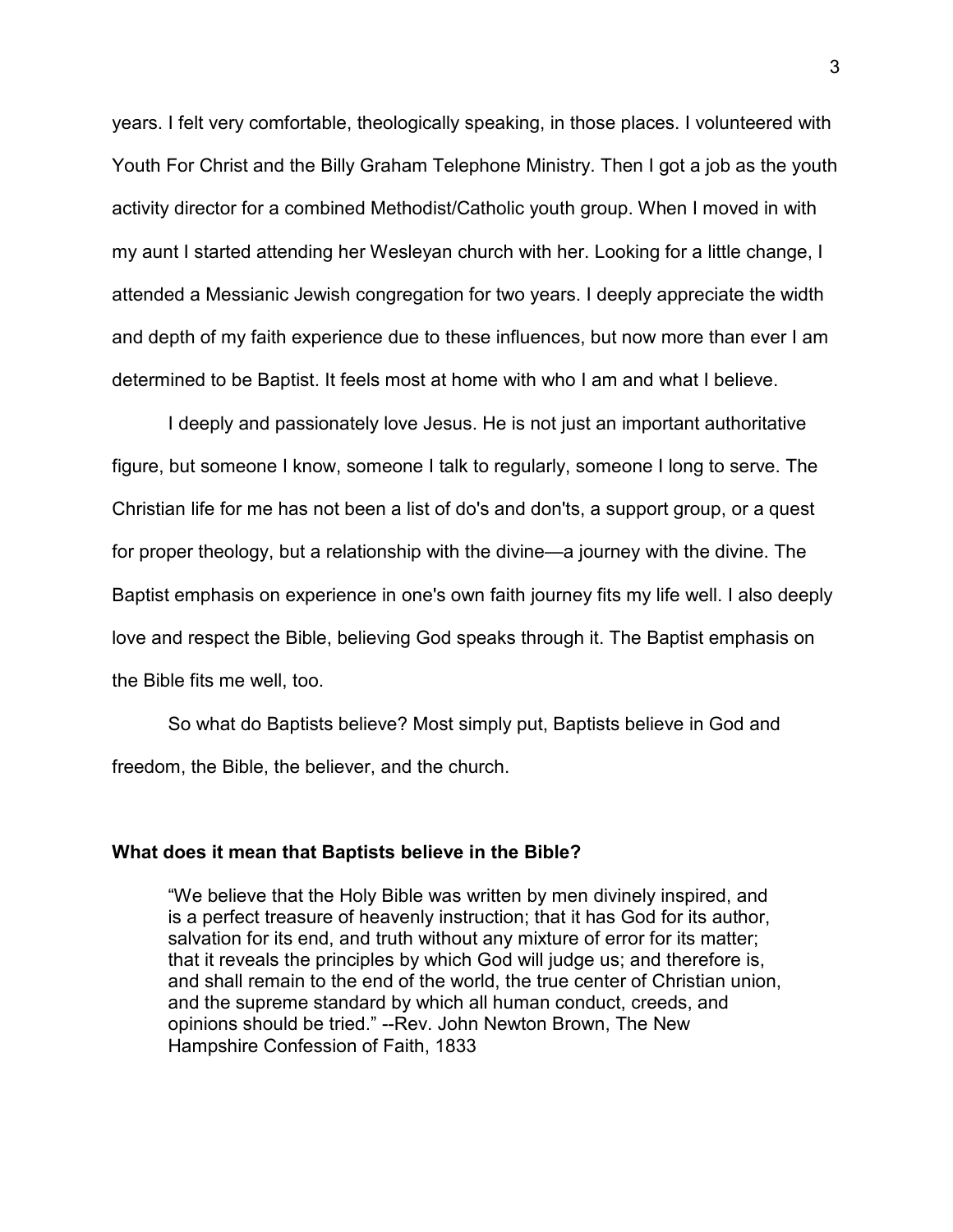Baptists love the Bible and believe it has authority over a Christian's life and practice. Controversies in Baptist life typically revolve around differing interpretations of Scripture. Baptists reject creeds, claiming they add to the Bible, but occasionally draw up confessions like the one quoted above. Early Baptists insisted on the right to read and interpret the Bible for oneself with the aid of the Holy Spirit. We believe God speaks to us through the Bible today, orienting us toward himself.

#### **What does it mean that Baptists believe in the believer?**

Baptists believe in freedom for the individual—freedom to think, freedom to study, freedom to lead, and the freedom to experience. It is a long-held, cherished Baptist belief that every person should have the freedom to choose their faith. Without such freedom, my parents could not have become Baptists. Without such freedom, my own faith experience would not have been so broad and enriched. While most people feel their own particular faith is the most valid, Baptists have been one of the few voices insisting that all people should have the freedom to choose their faith even if they won't choose the Baptist faith. Such an insistence is not only fair-minded, but best follows Jesus' golden rule: "So whatever you wish that others would do to you, do also to them." (Matthew 7:12 ESV) Baptists believe that if a person is truly free to choose the Christian faith, then that person will be a true believer.

By its very nature, the Baptist faith is experiential. Each believer must believe on his or her own. Each believer must receive and listen to the Holy Spirit on his or her own. God acted in human history in the Bible and he acts in the life histories of believers today.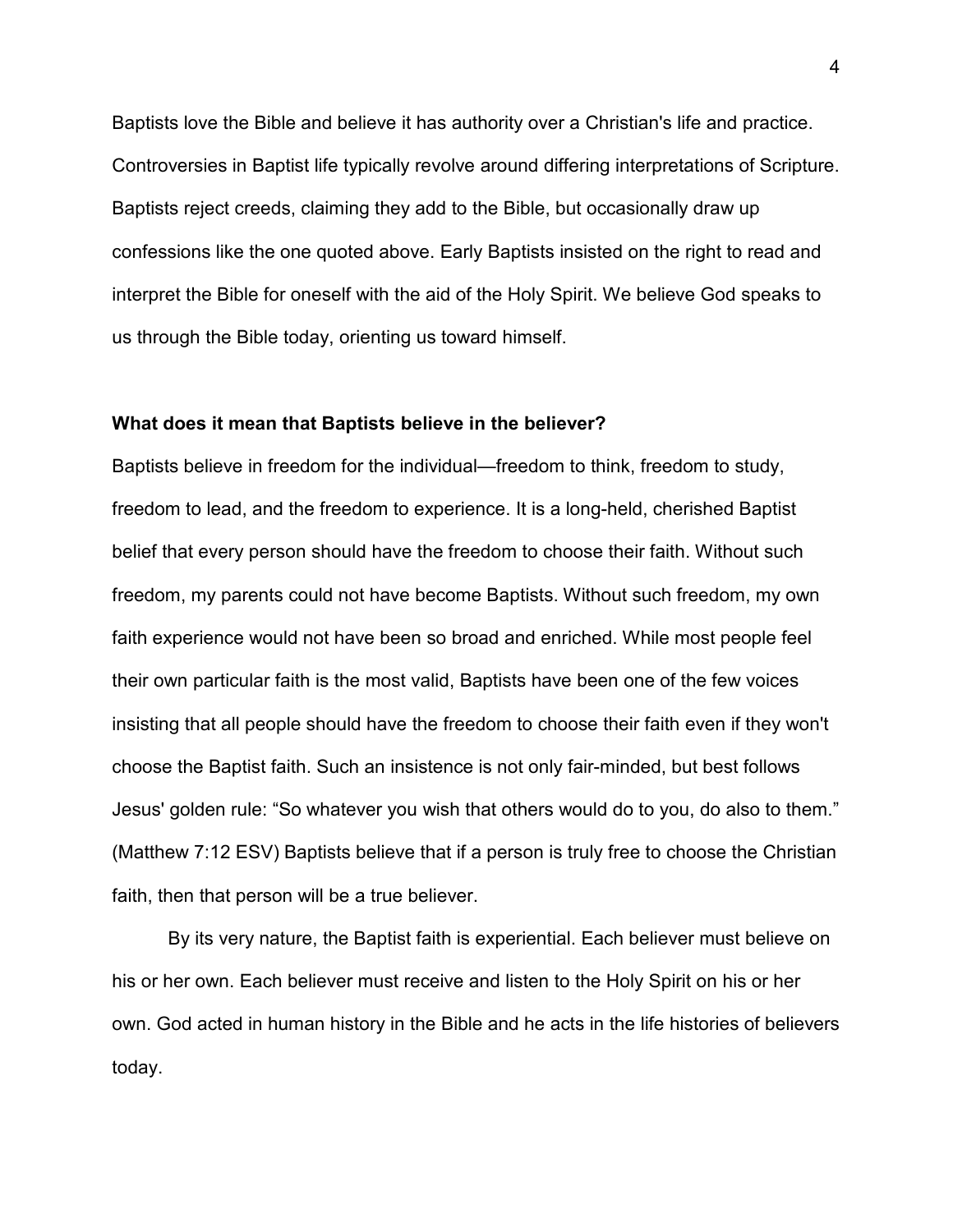Baptists emphasize the priesthood of the believer. This emphasis gives dignity to every believer, regardless of age, gender, education, physical or mental abilities, occupation, race, social standing, etc. Truth, particularly God's truth, can come from the mouth of babes because ultimately it comes from the Holy Spirit inside of us. This means every voice has a right to be heard, even those who would never be heard outside the church. This emphasis also requires something of every believer— every believer has the duty to pray, to speak, and to contribute, even when such things would not be expected from them outside the church. My mother plans to write a book about her Aunt Laura titled *Ministry of the Mentally Handicapped.* Aunt Laura was not someone who ministered to mentally handicapped people. She was a mentally handicapped person who ministered to other people.

Since God may speak through any of his priests, the voice of every believer is important. Each believer has the right (and duty) to protest the actions of the church if it disagrees with Scripture or the Spirit.

Every believer stands alone before God. If the believer is to be held responsible, the believer must be free to follow wherever the Spirit leads.

## **What does it mean that Baptists believe in the church?**

"The church of Christ is a company of the faithful; baptised after confession of sin and of faith, endowed with the power of Christ." --John Smyth, "Short Confession of Faith"

Baptists desire to create a true New Testament church, comprised of believers who have been baptized after their conversion to Christ. Christ said, "For where two or three come together in my name, there am I with them." (Matthew 8:20 NIV) This is the church, and this is a local church, free and independent from all outside authority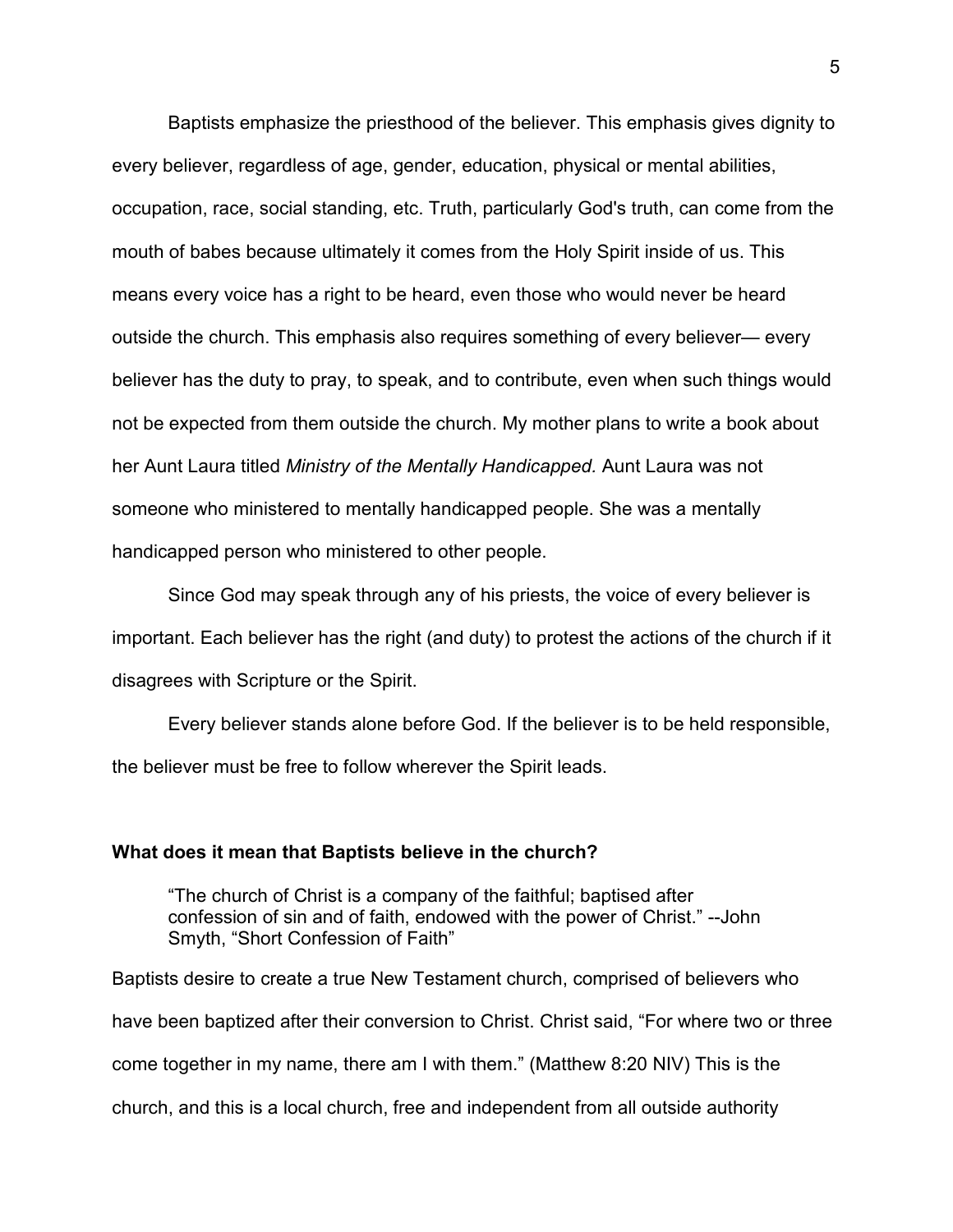including government and religious organizations. Just as believers have the individual right of self-determination, so does the local church. This allows the people of the church to freely worship according to their consciences. A democratic entity run by Spirit-led believers will produce a Spirit-led church. It must be voluntary, or else the unity or Spirit may be disrupted. As a group, the church helps believers grow in their faith and understand what God is doing in the lives of its members. Through the church we experience spiritual brotherhood. The church also has the responsibility to reach out to its community.

The focus on the local church does not prevent multiple local churches working together towards a common goal, such as missions. On the contrary, Baptist churches often cluster together for societies or conventions, realizing there is strength in numbers.

## **What does it mean do be a Baptist in the 21st century?**

"I do believe that we Baptists have a magnificent body of truth—free, vital, honest, spiritual, and wholly in tune with the noblest tendencies of our age." --Walter Rauschenbusch, "Why I Am a Baptist"

If Baptists are to continue to play a vital role in God's kingdom on earth, some things need to be changed, addressed, or abandoned. We must reclaim our Baptist identity as freedom-lovers and freedom-givers. Many people throughout the world do not have the religious freedom so dearly cherished by Baptists. As Baptists we have a unique calling to actively support religious freedom in all areas of the globe. We also should encourage religious freedom in our own churches and communities, fighting racism and sexism that is still often prevalent. God has called me to ministry, so if I am to continue being a Baptist, then we must allow opportunities for women in ministry positions.